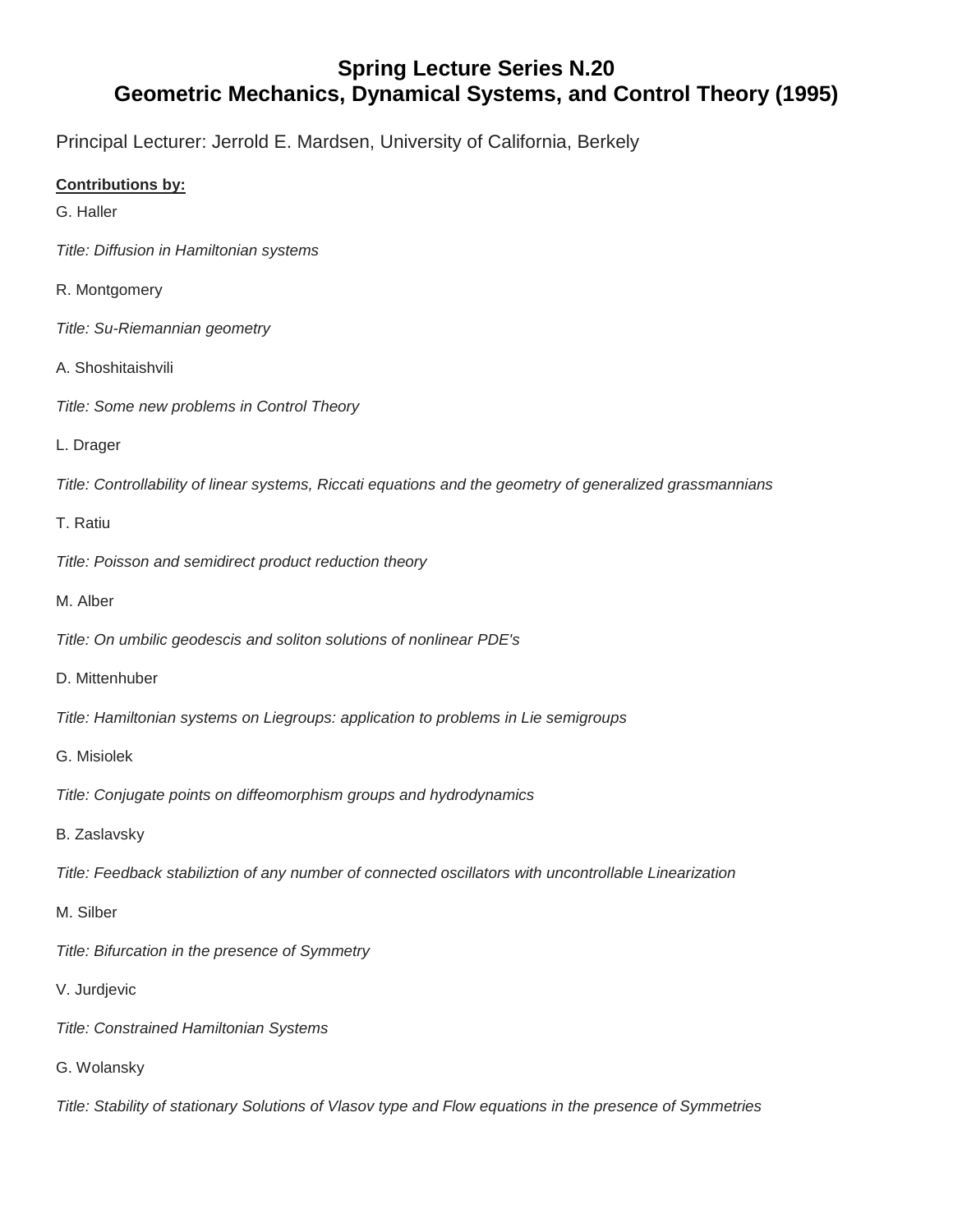## E. Barany

*Title: Adaptive control and non-linear dynamics*

R. Murray

*Title: Geometric Phases and Robotic Locomotion*

P. Tantalo

*Title: Classical Berry Phases for the rigid body*

N. Leonard

*Title: Averaging, rigid body dynamics, holonomy and control*

M. Shapiro

*Title: Cartan cone distribution and non-singularity of solutions of finite Toda Lattice*

S. Singer

*Title: Complex variable action for Toda Lattice*

P. Krishnaprasad

*Title: Geometry of non-holonomic systems on Lie groups*

A. Bloch

*Title: Lagrangian and Hamiltionan formulation of Constrained variational problems*

A. Sarychev

*Title: Optimal control for 2-chained systems*

K. Ehiers

*Title: Geomtetric phases in swimming micro-organisms*

G. Walsh

*Title: Issues regarding stabilization of constrained mechanical systems*

B. Shapiro

*Title: On classification of syplectic leaves for the Gelfand-Dickey bracket*

A. Burov

*Title: On restrictness and complementarity in rigid body dynamics*

G. Osipenko

*Title: Methods of applied symbolic mechanics*